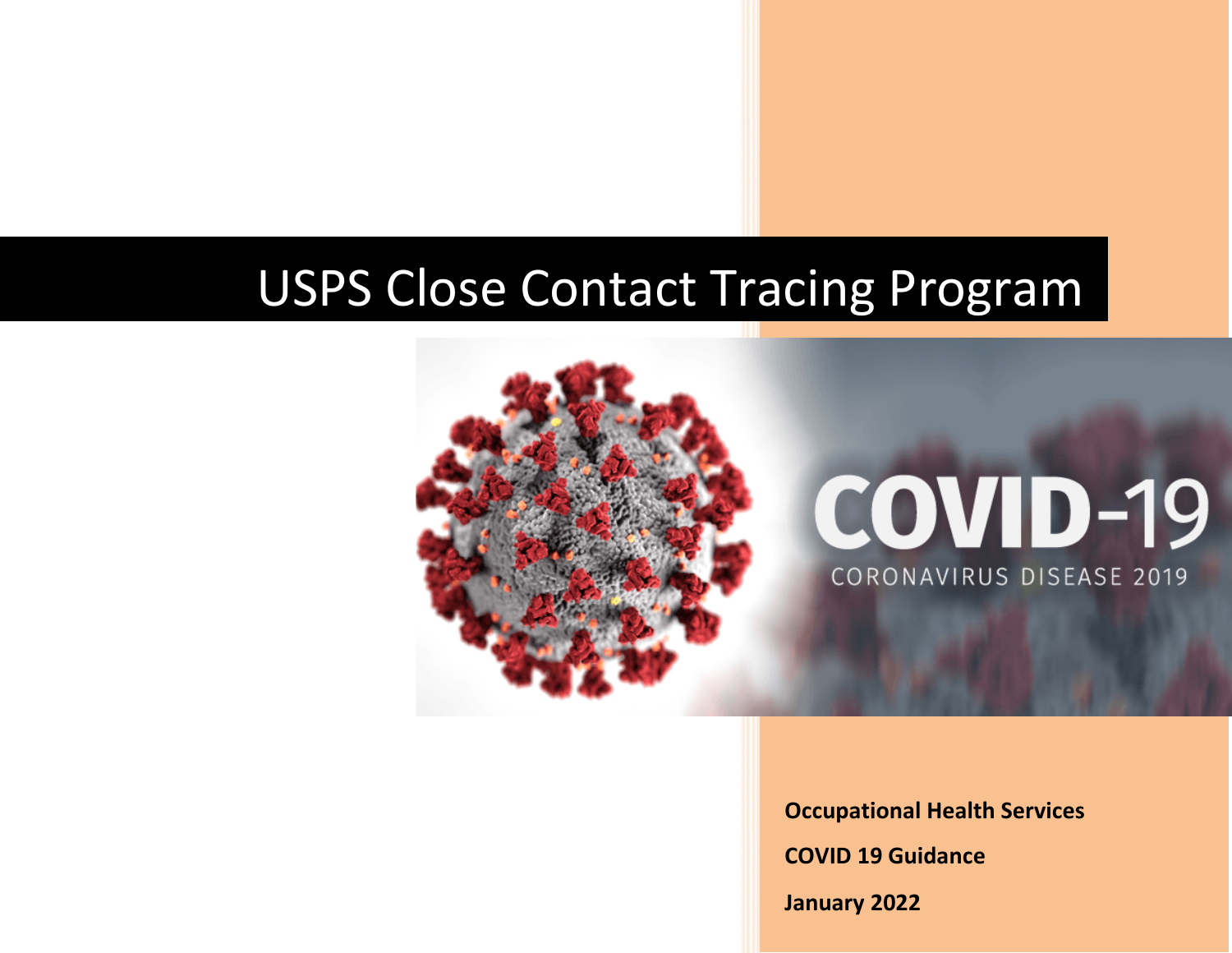#### **COVID 19- Close Contact Guidance**

Definition (Updated December 2021):

Guidelines from the Centers for Disease Control and Prevention (CDC) define "close contact" as anyone who is unvaccinated and was within 6 feet of an infected person for a cumulative total of 15 minutes or more over a 24-hour period\* starting from 2 days before illness onset (or, for asymptomatic patients, 2 calendar days prior to test specimen collection) until the time the patient is isolated.

*\* Individual exposures added together over a 24-hour period (e.g., three 5-minute exposures for a total of 15 minutes). Data are limited, making it difficult to precisely define "close contact;" however, 15 cumulative minutes of exposure at a distance of six (6) feet or less can be used as an operational definition for contact investigation. Factors to consider when defining close contact include vaccination status, proximity (closer distance likely increases exposure risk), the duration of exposure (longer exposure time likely increases exposure risk), whether the infected individual has symptoms (the period around onset of symptoms*  is associated with the highest levels of viral shedding), if the infected person was likely to generate respiratory aerosols (e.g., was coughing, singing, shouting), *and other environmental factors (crowding, adequacy of ventilation, whether exposure was indoors or outdoors). Because the general public has not received training on proper selection and use of respiratory PPE, such as an N95, the determination of close contact should generally be made irrespective of whether the*  contact was wearing respiratory PPE. At this time, differential determination of close contact for those using fabric face coverings is notrecommended.

The CDC recently updated its recommended guidance for isolation and quarantine periods. The CDC shortened the recommended time for isolation or quarantine for people with COVID-19 from 10 calendar days to five (5) calendar days, if asymptomatic, followed by five (5) calendar days of wearing a face covering when around others. In addition, the CDC updated its recommended guidance for people who are exposed to COVID-19. For people who are unvaccinated or are more than six (6) months out from their second mRNA dose (or more than two (2) months after the J&J vaccine) and not yet boosted, the CDC now recommends quarantine for five (5) calendar days followed by strict face covering use for an additional five (5) calendar days. Alternatively, if a 5-day quarantine is not feasible, it is imperative that an exposed person [wear a well-fitting face covering a](https://gcc02.safelinks.protection.outlook.com/?url=https%3A%2F%2Fwww.cdc.gov%2Fcoronavirus%2F2019-ncov%2Fyour-health%2Feffective-masks.html&data=04%7C01%7CLinda.DeCarlo%40usps.gov%7C870ddf68eb7445bcddb208d9c9ff5a21%7Cf9aa5788eb334a498ad076101910cac3%7C0%7C0%7C637762920998865131%7CUnknown%7CTWFpbGZsb3d8eyJWIjoiMC4wLjAwMDAiLCJQIjoiV2luMzIiLCJBTiI6Ik1haWwiLCJXVCI6Mn0%3D%7C3000&sdata=8W2ikT197k%2BnktoR7MF6ExVoEgJzXO%2FDqOHK%2F2XHO24%3D&reserved=0)t all times when around others for 10 days after exposure. Individuals who have received their booster shot do not need to quarantine following an exposure but should wear a face covering for 10 calendar days after the exposure. For all those exposed, best practice would also include a test for SARS-CoV-2 at day five (5) after exposure. If symptoms occur, individuals should immediately quarantine until a negative test confirms symptoms are not attributable to COVID-19.

According to the CDC, isolation relates to behavior after a confirmed infection. Isolation for five (5) calendar days followed by wearing a well-fitting face covering will minimize the risk of spreading the virus to others. Quarantine refers to the time following exposure to the virus or close contact with someone known to have COVID-19. Both updates come as the Omicron variant continues to spread throughout the United States and reflects the current science on when and for how long a person is maximally infectious.

Responsibility: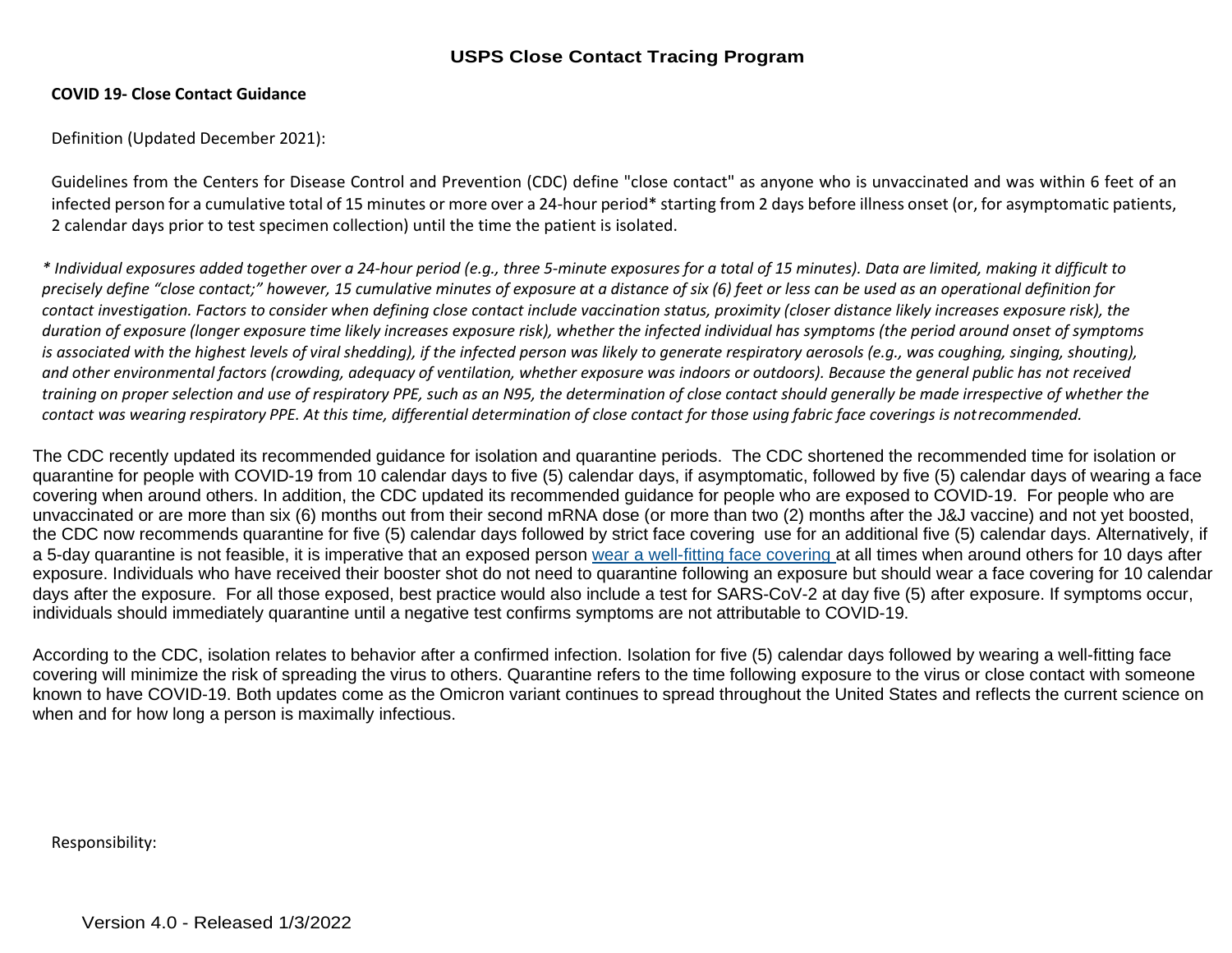|  |  | <b>USPS Close Contact Tracing Program</b> |
|--|--|-------------------------------------------|
|  |  |                                           |

| Employee:                                                                                                                                                                                                                                                                                   | District HR Manager:                                                                                                                                                    |
|---------------------------------------------------------------------------------------------------------------------------------------------------------------------------------------------------------------------------------------------------------------------------------------------|-------------------------------------------------------------------------------------------------------------------------------------------------------------------------|
| Notify immediate supervisor of positive finding of COVID-                                                                                                                                                                                                                                   | Assign close contact investigation to either OHNA or                                                                                                                    |
| $\bullet$                                                                                                                                                                                                                                                                                   | $\bullet$                                                                                                                                                               |
| 19.                                                                                                                                                                                                                                                                                         | Safety.                                                                                                                                                                 |
| Provide medical documentation from treating physician or                                                                                                                                                                                                                                    | Notify Area HR Director of close contact investigation                                                                                                                  |
| $\bullet$                                                                                                                                                                                                                                                                                   | $\bullet$                                                                                                                                                               |
| public health official to OHNA.                                                                                                                                                                                                                                                             | being opened and assigned.                                                                                                                                              |
| Installation Head / Supervisor / Manager:<br>Pull together a timeline of potential close contact days,<br>$\bullet$<br>times, and locations.<br>Provide names of potential close contact employees<br>$\bullet$<br>based on potential exposure.<br><b>Contact District HR.</b><br>$\bullet$ | Area HR Manager:<br>Monitor progress of close contact investigation.<br>$\bullet$<br>Update HQ Occupational Safety & Health of<br>$\bullet$<br>status through closeout. |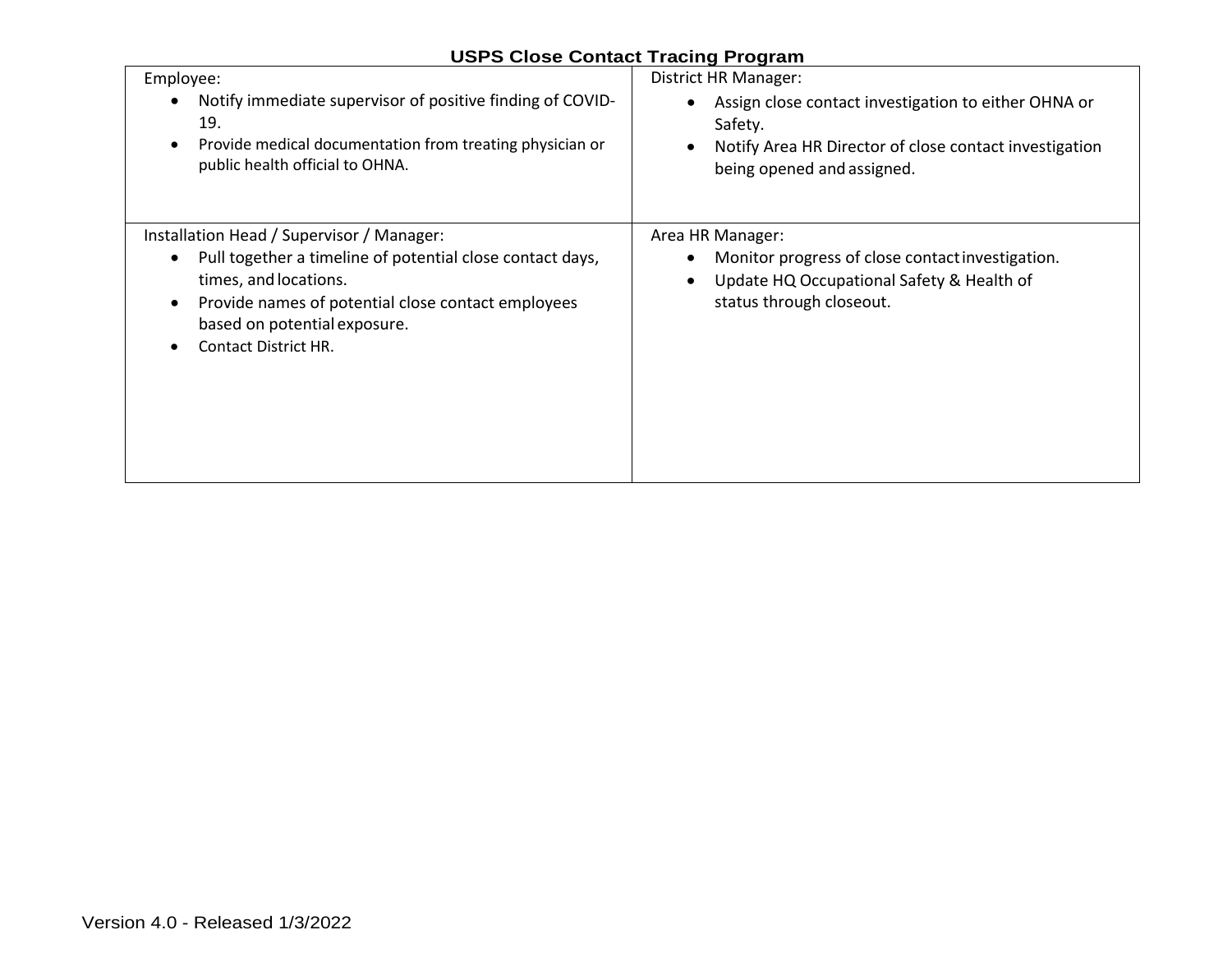Action for OHNA or Safety:

#### **To initiate a close contact investigation**:

- Review form submitted by local manager.
- Interview employee to gather information regarding his/her movements within the facility and potential direct contact with co-workers within 24 hours of notification.
- Assess movement and contacts to determine risk level to others.
- Identify employees who should exercise self-quarantine within three (3) days of notification regarding a positive case in the facility.
- Notify local manager of employees being recommended to self-quarantine.
- Employeesshould then be placed on Administrative Leave. If the close contact determination arose outside of the facility, consult with your HR Department for guidance related to leave.
- OHNA/OHN will contact Public Health Department.
- Public Health Department will conduct Close Contact Investigation for non-postal close contact.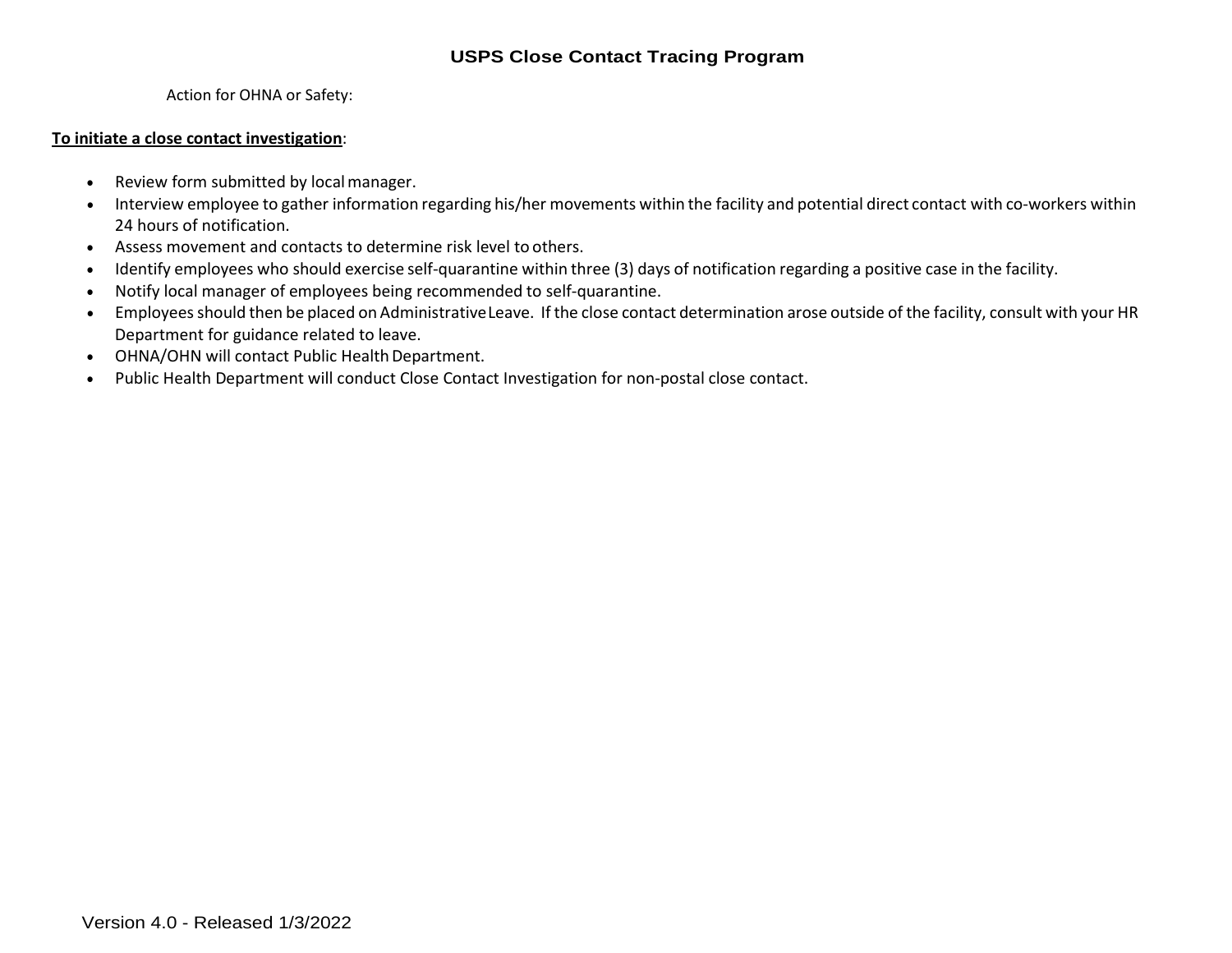Sample Script

Close Contact Questions to ask the employee or supervisor include:

- 1. When did the employee who tested positive for COVID 19 last work?
- 2. How long was the employee inside a postal building during his/her workday?
- 3. Did the employee drive any postal vehicles? Whichones?
- 4. Did the employee wear a mask or gloves while he/she was atwork?
- 5. Did the employee have symptoms while at work?
- 6. If asymptomatic, two days prior to getting tested, and until the employee stopped working, did the employee come in close contact with other employees (six (6) feet or less for a cumulative total of 15 minutes or more over a 24-hourperiod)?
- 7. If symptomatic, beginning two days prior to the onset of symptoms and until the employee stopped working, did the employee come in close contact with other employees (six (6) feet or less (for a cumulative total of 15 minutes or more over a24-hourperiod))?
- 8. Describe the contact. (NOTE: If employee or supervisor does not sufficiently answer the questions below during this response, please continue with questions).
- 9. How close was the employee to the other employees? Direct (physical contact) or indirect (within six (6) feet but not touching)?
- 10. How frequent was the contact?
- 11. How long was the contact?
- 12. Has the employee experienced any COVID-19 symptoms(e.g., fever, cough,shortness of breath)? Did the employee experience any COVID-19 symptoms during his/her last seven (7) calendar days atwork?
- 13. Does anyone in the employee's household have confirmed COVID-19?
- 14. Is anyone in the employee's household under self-quarantine for COVID-19 exposure?
- 15. Is anyone in the employee's household exhibiting symptoms of COVID-19?
- 16. Did the employee have any contact with someone who has confirmed COVID-19, was under quarantine for COVID-19, or has exhibited COVID-19 symptoms, within the past 14 calendar days?
	- Contact employees identified in the conversation with the employee or supervisor above and ask whether they are exhibiting any symptoms and verify they were on close contact. Continue until all potential exposures areaccounted for.
		- If symptomatic, the employee should be advised that they are not permitted to return to work until released by a physician or the USPS Occupational Health Nurse Administrator (OHNA).
	- Inquire about contact employee's vaccination status. If vaccinated, the contact employee can continue work as usual as long as they remain asymptomatic. If not disclosed, assume that the contact employee was not vaccinated and proceed with quarantine and advise the employee that per our investigation, he/she was in close contact with a symptomatic COVID-19 positive co-worker, and that he/she should selfquarantine for five (5) calendar days and will be required to wear a face covering for five (5) additional calendar days upon return to work.
	- Contact the District or Area HR Manager, inform them of number of quarantined employees.Add quarantined employees to the COVID-19 Tracker.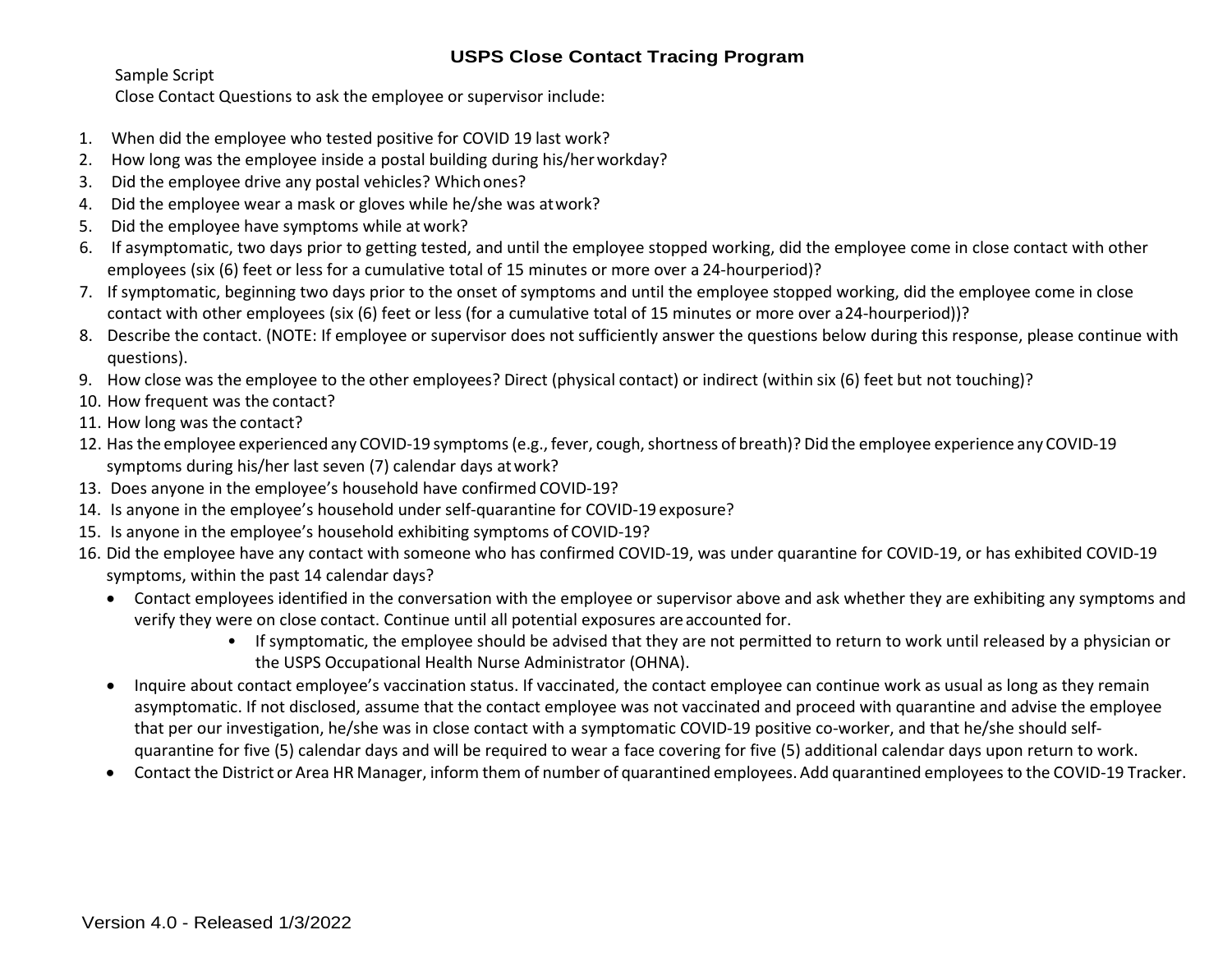# **Supervisor's Checklist for COVID-19 Positive Employee Case Management**

| <b>Management information:</b> |  |
|--------------------------------|--|
| <b>Name</b>                    |  |
| Phone 1                        |  |
| Phone 2                        |  |
| email                          |  |
| <b>Position</b>                |  |

| <b>Employee information:</b>  |  |  |  |  |  |  |  |  |  |
|-------------------------------|--|--|--|--|--|--|--|--|--|
| <b>Full Name</b>              |  |  |  |  |  |  |  |  |  |
| <b>EIN</b>                    |  |  |  |  |  |  |  |  |  |
| <b>Position</b>               |  |  |  |  |  |  |  |  |  |
| Carrier-Route #, Plant-Tour # |  |  |  |  |  |  |  |  |  |
| <b>Employ Office</b>          |  |  |  |  |  |  |  |  |  |
| <b>Duty Station Address1</b>  |  |  |  |  |  |  |  |  |  |
| <b>Duty Station Address2</b>  |  |  |  |  |  |  |  |  |  |
| <b>Duty Station City</b>      |  |  |  |  |  |  |  |  |  |
| <b>Duty Station State</b>     |  |  |  |  |  |  |  |  |  |
| <b>Duty Station Zip</b>       |  |  |  |  |  |  |  |  |  |
| Phone 1                       |  |  |  |  |  |  |  |  |  |
| <b>Phone 2</b>                |  |  |  |  |  |  |  |  |  |
| email                         |  |  |  |  |  |  |  |  |  |
| <b>Residence Address</b>      |  |  |  |  |  |  |  |  |  |
| <b>Residence City</b>         |  |  |  |  |  |  |  |  |  |
| <b>Residence State</b>        |  |  |  |  |  |  |  |  |  |
| <b>Residence Zip</b>          |  |  |  |  |  |  |  |  |  |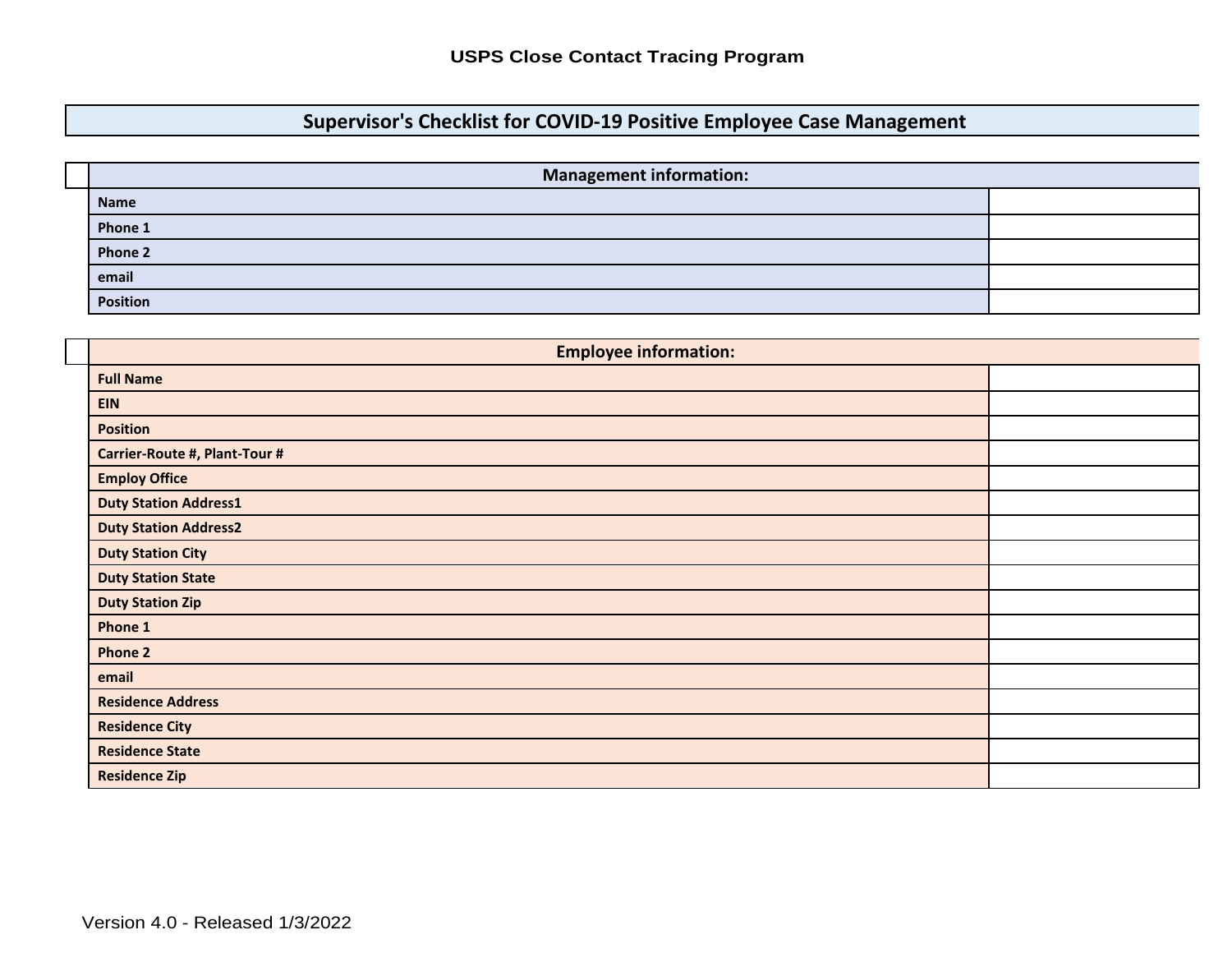| <b>Current location: (check one)</b>      |  |
|-------------------------------------------|--|
| <b>Residence (Quarantine / Isolation)</b> |  |
| <b>Hospital</b>                           |  |
| Hospital Name (if known)                  |  |

| Documentation of confirmed positive diagnosis (check one) |  |  |  |  |  |  |  |  |  |
|-----------------------------------------------------------|--|--|--|--|--|--|--|--|--|
| <b>Available &amp; attached</b>                           |  |  |  |  |  |  |  |  |  |
| <b>Not available</b>                                      |  |  |  |  |  |  |  |  |  |
|                                                           |  |  |  |  |  |  |  |  |  |
| Source of positive diagnosis notification: (check one)    |  |  |  |  |  |  |  |  |  |
| <b>Health Department (DOH)</b>                            |  |  |  |  |  |  |  |  |  |
| <b>DOH Name (if available)</b>                            |  |  |  |  |  |  |  |  |  |
| <b>Healthcare Provider</b>                                |  |  |  |  |  |  |  |  |  |
| <b>Employee</b>                                           |  |  |  |  |  |  |  |  |  |
| <b>Employee Family Member (contact information)</b>       |  |  |  |  |  |  |  |  |  |

| <b>Employee Timeline</b>                       |  |
|------------------------------------------------|--|
| Provide work schedule (TACS Reports) - 14 days |  |
| Last Day worked                                |  |
| <b>First Day showing symptoms</b>              |  |
| Days showing symptoms at work                  |  |

| <b>Possible Close Contact Employees (pre-investigation)</b>                  |                |
|------------------------------------------------------------------------------|----------------|
| List all employee name(s) who may have had had direct contact with employee: |                |
| <b>NAME</b>                                                                  | <b>PHONE(S</b> |
|                                                                              |                |
|                                                                              |                |
|                                                                              |                |
|                                                                              |                |
|                                                                              |                |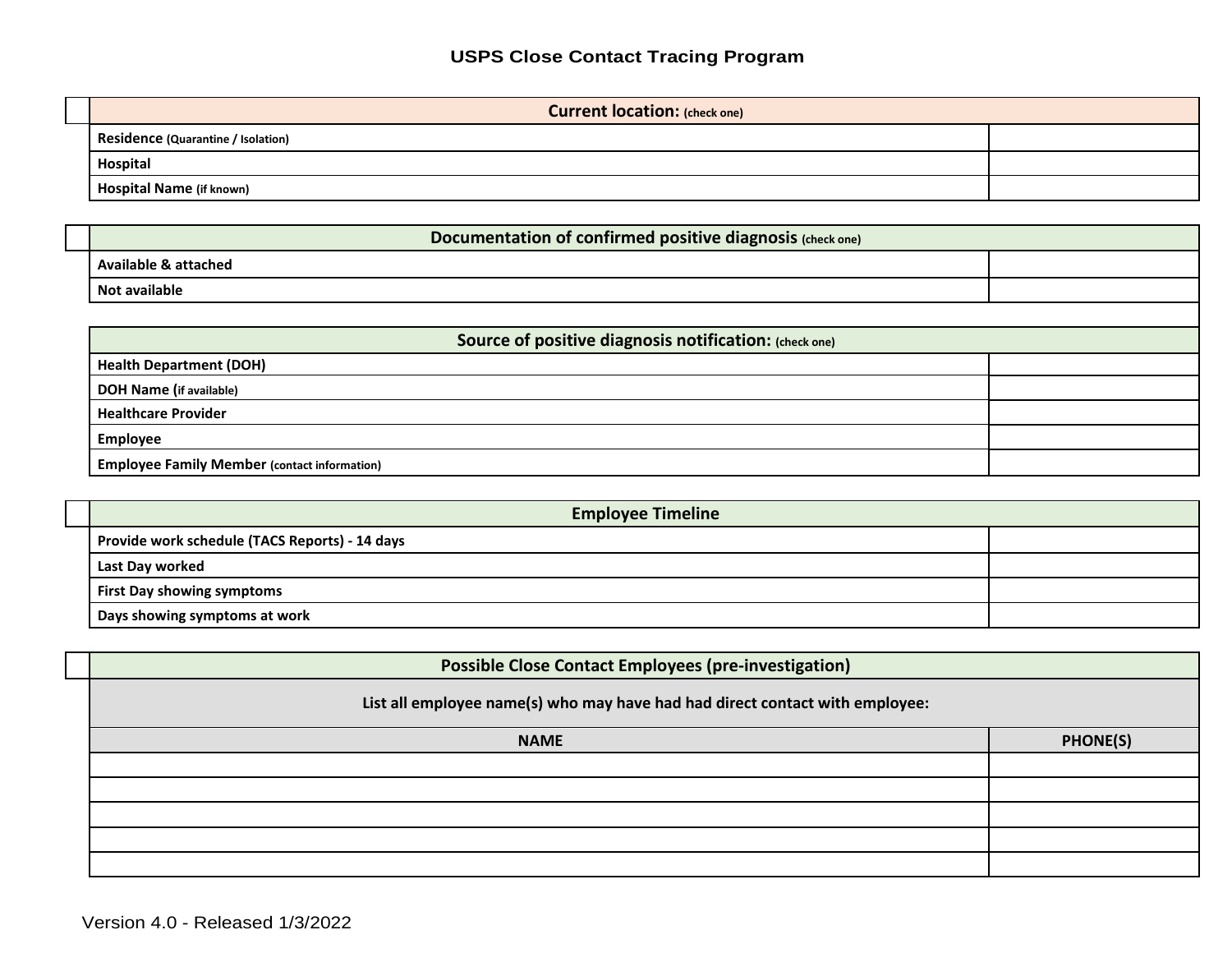# **Contact Tracing Investigator Checklist for COVID-19 Positive Employee Case Management**

| When was employee last in facility? (date, time, location,<br>duration) |                                                                                                                                                                                                                                                                                          |  |  |  |  |  |  |
|-------------------------------------------------------------------------|------------------------------------------------------------------------------------------------------------------------------------------------------------------------------------------------------------------------------------------------------------------------------------------|--|--|--|--|--|--|
| Did the employee drive any postal vehicles? Which ones?                 |                                                                                                                                                                                                                                                                                          |  |  |  |  |  |  |
| Date employee-patient became symptomatic? (If known)                    |                                                                                                                                                                                                                                                                                          |  |  |  |  |  |  |
| Does any household member work for USPS? If yes, where?                 |                                                                                                                                                                                                                                                                                          |  |  |  |  |  |  |
| Does anyone in employee's household have confirmed COVID-<br>19?        |                                                                                                                                                                                                                                                                                          |  |  |  |  |  |  |
| Did the employee wear PPE (face covering, gloves) while at<br>work?     |                                                                                                                                                                                                                                                                                          |  |  |  |  |  |  |
|                                                                         | Has the employee experienced any COVID-19 symptoms (e.g., fever, cough, shortness of breath, chills,<br>repeated chills, sore throat, muscle pain, headache, new loss of smell or taste)? If so, did they<br>experience any COVID-19 symptoms during their last 7 calendar days at work? |  |  |  |  |  |  |

| <b>Close Contact Employees</b>                                                                        |     |    |
|-------------------------------------------------------------------------------------------------------|-----|----|
| Did the employee-patient have direct contact with, or were they within 6 feet for at least 15 minutes |     | No |
| of any other employees during their last seven (7) calendar days?                                     | Yes |    |

| List all employee name(s), phone number(s), email(s) who may have had had direct contact with employee as described above: |          |                                           |
|----------------------------------------------------------------------------------------------------------------------------|----------|-------------------------------------------|
| <b>NAME</b>                                                                                                                | PHONE(S) | <b>RECOMMENDATION (RTW or Quarantine)</b> |
|                                                                                                                            |          |                                           |
|                                                                                                                            |          |                                           |
|                                                                                                                            |          |                                           |
|                                                                                                                            |          |                                           |
|                                                                                                                            |          |                                           |
|                                                                                                                            |          |                                           |
|                                                                                                                            |          |                                           |
|                                                                                                                            |          |                                           |
|                                                                                                                            |          |                                           |
|                                                                                                                            |          |                                           |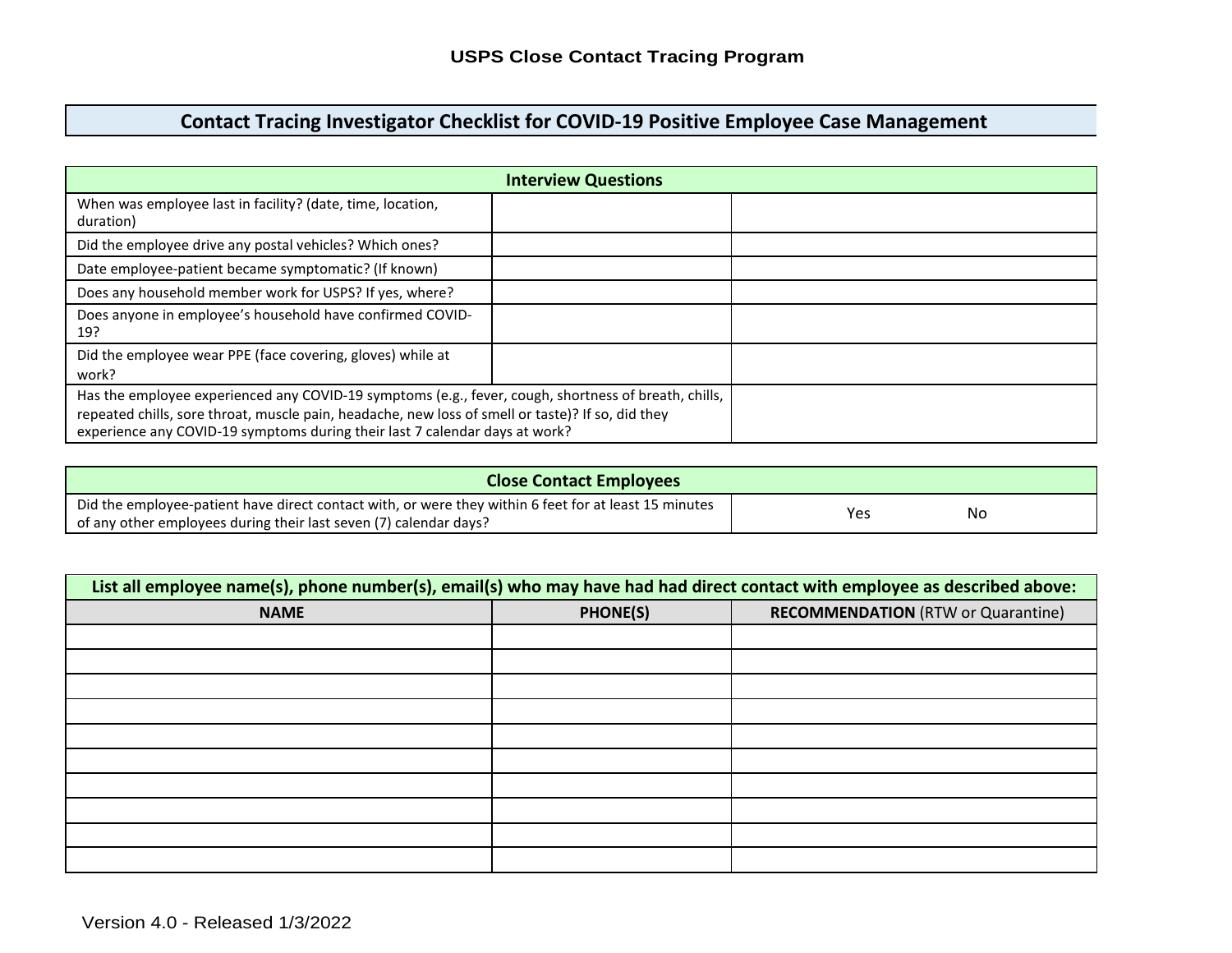Self-Monitoring Guidance for Potential Exposure to Coronavirus Disease 2019 (COVID-19)

#### *What is self-monitoring, and what directions should I follow?*

**Self-monitoring** means that you will be monitoring yourself for fever, cough, shortness of breath, chills, repeated shaking with chills, muscle pain, headache, sore throat, new loss of taste or smell by taking your temperature twice a day and remain alert for other symptoms.

#### *Why are you being asked to check your temperature and symptoms for 14 days?*

It is very important for you to monitor your health for 14 calendar days after the last day you were potentially exposed to COVID-19 to protect your health and the health of those around you, and ensure you get quick and appropriate treatment if you get sick. Fourteen calendar days is the longest estimated time between when you may have been exposed to COVID-19 and when symptoms may begin.

#### *What are the signs and symptoms of COVID-19?*

The most common signs and symptoms of COVID-19 are fever, cough, and shortness of breath or difficulty breathing. USPS is also requesting individuals to monitor for muscle aches, fatigue, sore throat, headache, runny nose, chills, abdominal pain/discomfort, nausea, vomiting, or diarrhea. These symptoms can also be caused by many other common illnesses, such as influenza. If you develop a fever or any symptoms mentioned above, it does not necessarily mean that you have COVID-19, but you should follow up with your local health department.

#### *How should you monitor your health during this time period?*

A *COVID-19 14-Day Symptom Monitoring Log* form is included in this document for you to record your temperature and possible symptoms. *Instructions for monitoring your temperature and symptoms:*

- Take your temperature orally (by mouth) with a digital thermometer twice *a day (at least six (6) hours apart):*
	- o *once in the morning; and*
	- o *again, in the evening.*
- Write down your temperature on the *COVID-19 14-Day Symptom Monitoring Log* form twice a day, everyday.
- If you forget to take your temperature, take it as soon as you remember.
- Mark if you have any symptoms included on the form.
- Indicate if you took any fever/pain reducing medications [e.g., Aspirin, Tylenol® (acetaminophen), and paracetamol, Aleve® (naproxen), MOTRIN® or Advil® (ibuprofen)] and the reason why you took the medication on the form. Your temperature should be taken before you take the next dose of any such medication.
- If you experience fever or you have any symptoms listed on the *COVID-19 14-Day Symptom Monitoring Log* form, immediately call your District OHNA.
- At the end of your monitoring period, your District OHNA may request a copy of your monitoring log to help determine your return to duty date.

#### *What should I do if I become ill during this monitoring period?*

**DO NOT GO to a clinic or hospital without first calling the local health department or treating physician**. If you cannot immediately reach your local health department, please call your doctor or designated hospital, and inform them of your findings. Follow the directions given to you by either the local public health department or your treating physician. If you have a medical emergency, call 911 and inform them that you are being monitored for COVID-19.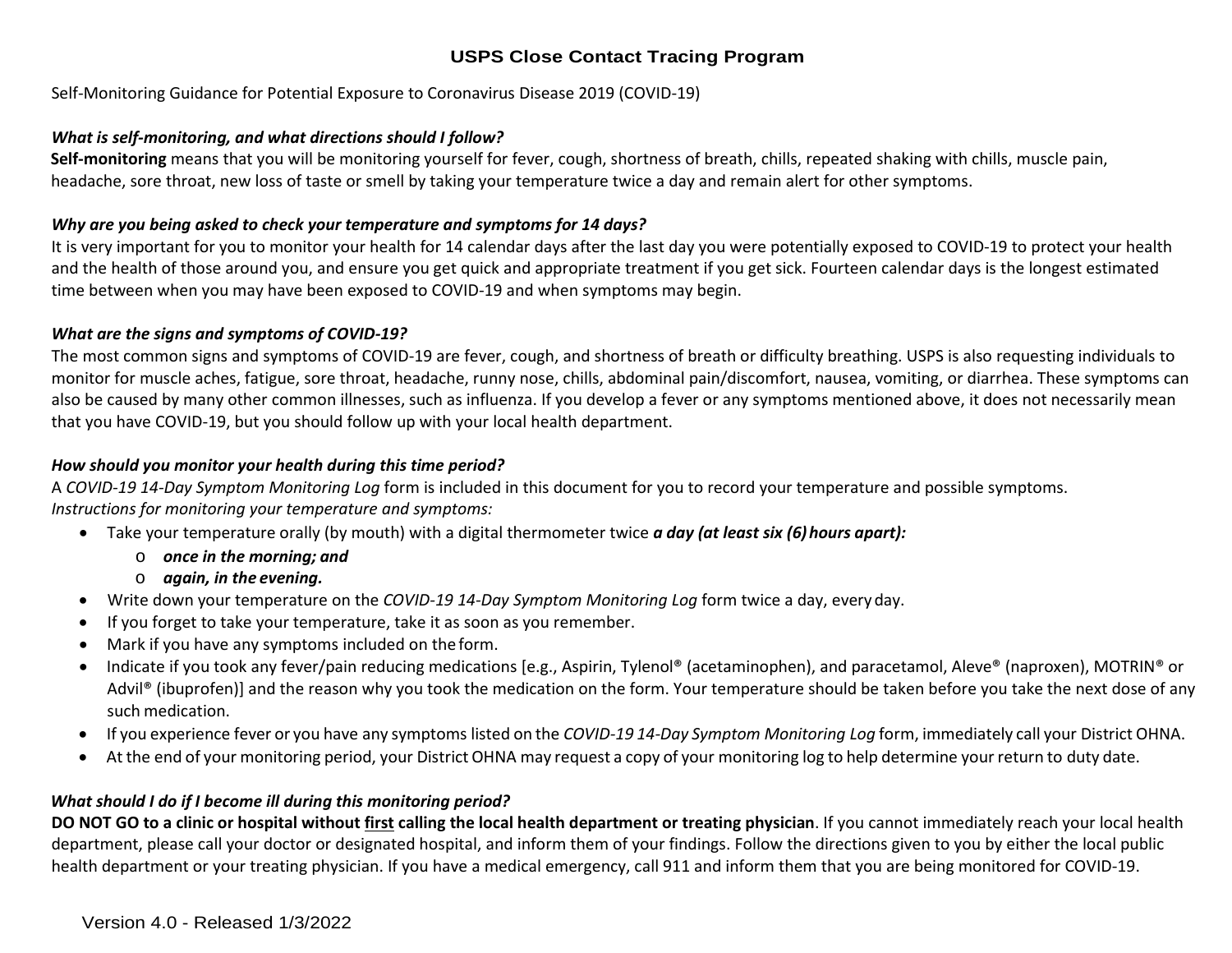Instructions: Take your temperature twice a day, in the morning and in the evening, and write it down. Mark if You have any of the symptoms below: circle 'Y' for Yes and 'N' for No.

| Day # (from last                                           | $\mathbf{1}$ |              |             |                |             |                | $\overline{2}$ |                |             |                | 3           |              |             |                | 4           |                |             |              | 5           |              |             |              | 6           |                |              | $\overline{7}$ |             |                |  |    |
|------------------------------------------------------------|--------------|--------------|-------------|----------------|-------------|----------------|----------------|----------------|-------------|----------------|-------------|--------------|-------------|----------------|-------------|----------------|-------------|--------------|-------------|--------------|-------------|--------------|-------------|----------------|--------------|----------------|-------------|----------------|--|----|
| contact)                                                   |              |              |             |                |             |                |                |                |             |                |             |              |             |                |             |                |             |              |             |              |             |              |             |                |              |                |             |                |  |    |
| Date                                                       |              |              |             |                |             |                |                |                |             |                |             |              |             |                |             |                |             |              |             |              |             |              |             |                |              |                |             |                |  |    |
| AM or PM                                                   |              | AM           |             |                |             | PM             |                | AM             |             | <b>PM</b>      |             | AM           |             | <b>PM</b>      | AM          |                |             | PM           |             | AM           |             | PM           |             | AМ             |              | PM             |             | AM             |  | PM |
| Time                                                       |              |              |             |                |             |                |                |                |             |                |             |              |             |                |             |                |             |              |             |              |             |              |             |                |              |                |             |                |  |    |
| Temperature                                                |              |              |             |                |             |                |                |                |             |                |             |              |             |                |             |                |             |              |             |              |             |              |             |                |              |                |             |                |  |    |
| Felt feverish                                              | $\mathbf Y$  | $\mathsf{N}$ | $\mathbf Y$ | $\mathsf{N}$   | $\mathbf Y$ | $\mathsf{N}$   | $\mathbf Y$    | ${\sf N}$      | $\mathbf Y$ | ${\sf N}$      | Y           | N            | $\mathbf Y$ | $\mathsf{N}$   | $\mathbf Y$ | ${\sf N}$      | $\mathbf Y$ | ${\sf N}$    | $\mathbf Y$ | ${\sf N}$    | $\mathbf Y$ | ${\sf N}$    | Y           | $\mathsf{N}$   | $\mathbf Y$  | $\mathsf{N}$   | $\mathbf Y$ | N              |  |    |
| Cough                                                      | $\mathbf Y$  | $\mathsf{N}$ | $\mathbf Y$ | $\mathsf{N}$   | $\mathbf Y$ | $\mathsf{N}$   | $\mathbf Y$    | $\mathsf{N}$   | $\mathbf Y$ | $\mathsf{N}$   | $\mathbf Y$ | $\mathsf{N}$ | $\mathbf Y$ | $\mathsf{N}$   | $\mathbf Y$ | $\mathsf{N}$   | $\mathbf Y$ | $\mathsf{N}$ | $\mathbf Y$ | N            | $\mathbf Y$ | $\mathsf{N}$ | $\mathbf Y$ | $\mathsf{N}$   | $\mathbf Y$  | $\mathsf{N}$   | $\mathbf Y$ | $\overline{N}$ |  |    |
| Shortness of<br>breath/difficulty<br>breathing             | Y            | $\mathsf{N}$ | Y           | N              | Y           | $\overline{N}$ | $\mathbf Y$    | $\overline{N}$ | Y           | $\mathsf{N}$   | Y           | $\mathsf{N}$ | Y           | $\mathsf{N}$   | Y           | $\mathsf{N}$   | Y           | $\mathsf{N}$ | Y           | $\mathsf{N}$ | Y           | $\mathsf{N}$ | Y           | N              | $\mathbf Y$  | $\mathsf{N}$   | Y           | $\mathsf{N}$   |  |    |
| Chills                                                     | $\mathbf Y$  | $\mathsf{N}$ | Y           | N.             | $\mathbf Y$ | $\overline{N}$ | $\mathbf Y$    | N              | $\mathbf Y$ | $\overline{N}$ | Y           | $\mathsf{N}$ | Y           | $\mathsf{N}$   | $\mathbf Y$ | $\mathsf{N}$   | $\mathbf Y$ | $\mathsf{N}$ | $\mathbf Y$ | N            | Y           | $\mathsf{N}$ | $\mathbf Y$ | $\overline{N}$ | $\mathbf Y$  | $\overline{N}$ | Y           | N              |  |    |
| Sore throat                                                | Y            | $\mathsf{N}$ | Y           | $\mathsf{N}$   | Y           | $\mathsf{N}$   | $\mathbf Y$    | $\mathsf{N}$   | $\mathbf Y$ | N              | Y           | N            | Y           | $\mathsf{N}$   | $\mathbf Y$ | $\mathsf{N}$   | $\mathbf Y$ | $\mathsf{N}$ | $\mathbf Y$ | $\mathsf{N}$ | $\mathbf Y$ | $\mathsf{N}$ | Y           | $\mathsf{N}$   | $\mathbf Y$  | $\mathsf{N}$   | Y           | N              |  |    |
| Runny nose                                                 | Y            | $\mathsf{N}$ | Y           | $\mathsf{N}$   | Y           | $\mathsf{N}$   | $\mathbf Y$    | N              | $\mathbf Y$ | $\mathsf{N}$   | $\mathbf Y$ | $\mathsf{N}$ | Y           | $\mathsf{N}$   | Y           | $\mathsf{N}$   | Y           | $\mathsf{N}$ | $\mathbf Y$ | $\mathsf{N}$ | $\mathbf Y$ | $\mathsf{N}$ | Y           | $\mathsf{N}$   | Y            | $\mathsf{N}$   | Y           | N              |  |    |
| Muscle aches                                               | Y            | $\mathsf{N}$ | Y           | N              | $\mathbf Y$ | N              | $\mathbf Y$    | N              | Y           | $\mathsf{N}$   | Y           | $\mathsf{N}$ | $\mathbf Y$ | N              | $\mathbf Y$ | N              | $\mathbf Y$ | $\mathsf{N}$ | $\mathbf Y$ | N            | $\mathbf Y$ | $\mathsf{N}$ | Y           | $\mathsf{N}$   | $\mathbf Y$  | $\mathsf{N}$   | $\mathbf Y$ | $\overline{N}$ |  |    |
| Fatigue                                                    | Y            | $\mathsf{N}$ | Y           | N.             | $\mathbf Y$ | $\mathsf{N}$   | $\mathbf Y$    | $\mathsf{N}$   | $\mathbf Y$ | $\mathsf{N}$   | $\mathbf Y$ | $\mathsf{N}$ | Y           | N              | Y           | $\mathsf{N}$   | Y           | $\mathsf{N}$ | Y           | $\mathsf{N}$ | Y           | $\mathsf{N}$ | Y           | N.             | Y            | $\mathsf{N}$   | Y           | N              |  |    |
| Headache                                                   | Y            | $\mathsf{N}$ | Y           | $\mathsf{N}$   | $\mathbf Y$ | $\mathsf{N}$   | $\mathbf Y$    | $\mathsf{N}$   | $\mathbf Y$ | $\mathsf{N}$   | Y           | N            | $\mathbf Y$ | $\mathsf{N}$   | Y           | $\mathsf{N}$   | Y           | $\mathsf{N}$ | $\mathbf Y$ | $\mathsf{N}$ | Y           | $\mathsf{N}$ | $\mathbf Y$ | $\mathsf{N}$   | $\mathbf Y$  | $\mathsf{N}$   | Y           | $\mathsf{N}$   |  |    |
| Abdominal<br>pain/ discomfort                              | Y            | $\mathsf{N}$ | Y           | N.             | Y           | $\overline{N}$ | $\mathbf Y$    | N              | Y           | $\mathsf{N}$   | $\mathbf Y$ | N            | $\mathbf Y$ | $\mathsf{N}$   | $\mathbf Y$ | $\mathsf{N}$   | Y           | $\mathsf{N}$ | Y           | $\mathsf{N}$ | $\mathbf Y$ | $\mathsf{N}$ | Y           | $\mathsf{N}$   | Y            | $\mathsf{N}$   | Y           | N              |  |    |
| Nausea                                                     | $\mathbf Y$  | $\mathsf{N}$ | Y           | $\overline{N}$ | $\mathbf Y$ | $\overline{N}$ | $\mathbf Y$    | $\overline{N}$ | Y           | $\mathsf{N}$   | Y           | $\mathsf{N}$ | Y           | N              | $\mathbf Y$ | $\mathsf{N}$   | $\mathbf Y$ | $\mathsf{N}$ | $\mathbf Y$ | $\mathsf{N}$ | $\mathbf Y$ | $\mathsf{N}$ | $\mathbf Y$ | N              | $\mathbf{Y}$ | $\mathsf{N}$   | Y           | $\overline{N}$ |  |    |
| Diarrhea                                                   | $\mathbf Y$  | $\mathsf{N}$ | Y           | $\mathsf{N}$   | $\mathbf Y$ | $\overline{N}$ | $\mathbf Y$    | $\mathsf{N}$   | $\mathbf Y$ | $\mathsf{N}$   | $\mathbf Y$ | $\mathsf{N}$ | $\mathbf Y$ | $\mathsf{N}$   | Y           | $\mathsf{N}$   | Y           | $\mathsf{N}$ | Y           | N            | $\mathbf Y$ | $\mathsf{N}$ | Y           | N              | Y            | $\mathsf{N}$   | Y           | N              |  |    |
| Vomiting                                                   | Y            | $\mathsf{N}$ | $\mathbf Y$ | N.             | $\mathbf Y$ | $\mathsf{N}$   | $\mathbf Y$    | N              | $\mathbf Y$ | $\overline{N}$ | $\mathbf Y$ | $\mathsf{N}$ | $\mathbf Y$ | $\overline{N}$ | $\mathbf Y$ | $\overline{N}$ | $\mathbf Y$ | N            | $\mathbf Y$ | N.           | $\mathbf Y$ | N.           | Y           | $\overline{N}$ | $\mathbf Y$  | $\overline{N}$ | Y           | $\overline{N}$ |  |    |
| Fever/ pain-<br>Reducing<br>medication <sup>1</sup> taken? | Y            | ${\sf N}$    | Y           | $\mathsf{N}$   | Y           | $\mathsf{N}$   | Y              | $\mathsf{N}$   | Y           | $\mathsf{N}$   | Y           | $\mathsf{N}$ | Y           | ${\sf N}$      | Y           | ${\sf N}$      | Y           | $\mathsf{N}$ | Y           | ${\sf N}$    | Y           | ${\sf N}$    | Y           | $\mathsf{N}$   | Y            | $\mathsf{N}$   | Y           | N              |  |    |

<sup>1</sup>e.g., Aspirin, Tylenol® (acetaminophen), paracetamol, Aleve ® (naproxen), MOTRIN® or Advil ® (ibuprofen)